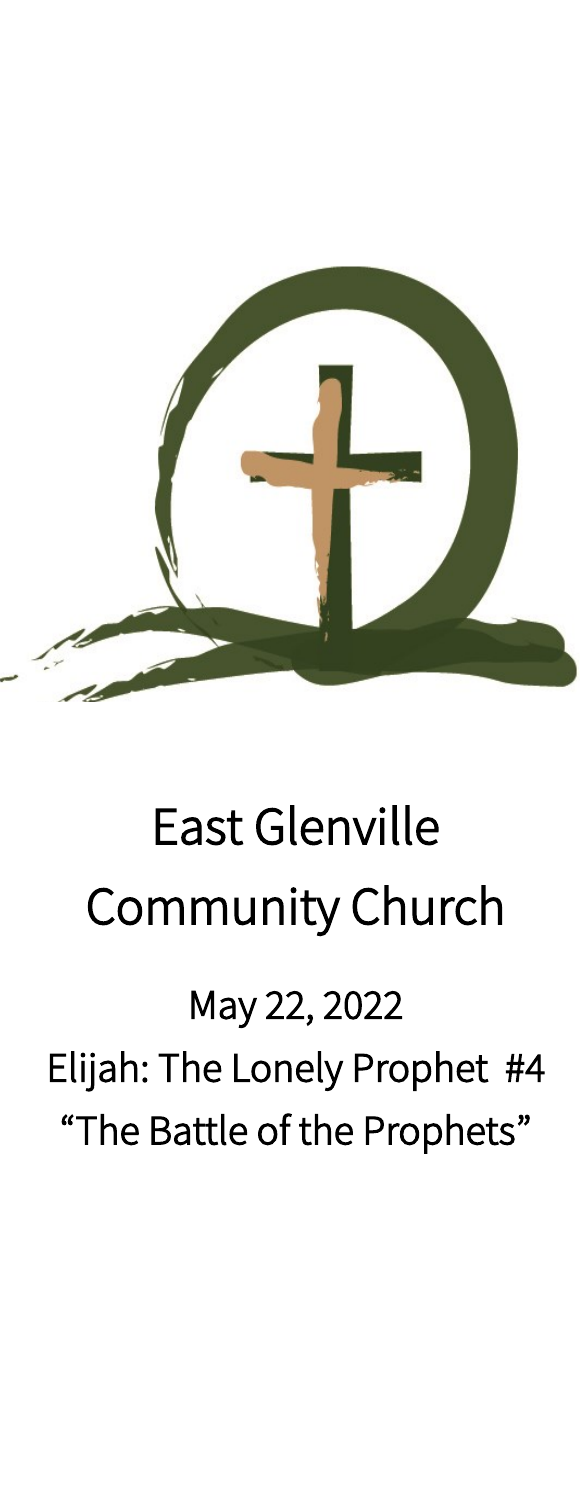

#### **Today's Worship Service**

| <b>Nelcome and Announcements</b> |  |
|----------------------------------|--|
|                                  |  |

Songs of Praise and Worship

Czech Mission Trip Update

Children's Message **Heather Sweet** 

Jr. Church Dismissed

Morning Prayer **Don Kraines** 

Scripture Reading and a settlement of Doug Schuldt 1 Kings 18:16-24

Message **Pastor Mitch** "The Battle of the Prophets"

Closing Song

Closing Prayer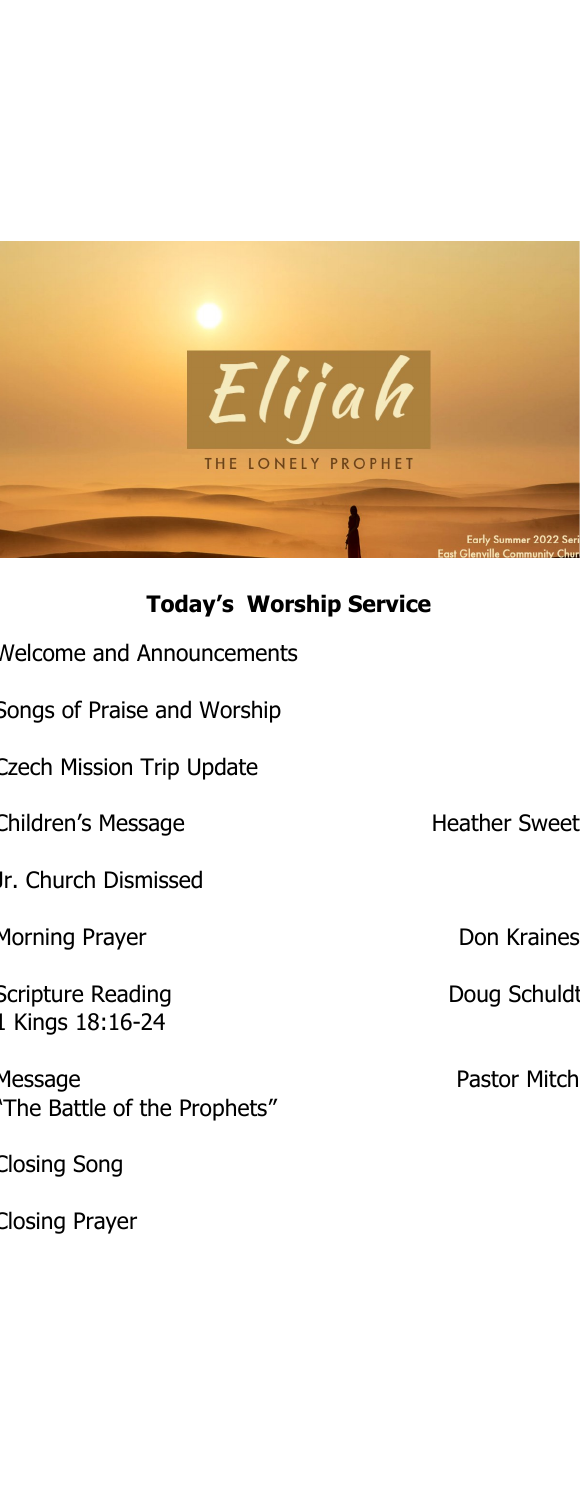#### **VBS Registration Forms Are Now Available**

at the Information Center and on our website

#### **Outside Worship begins next Sunday, May 29th at 10:30**

#### **Sundays at EGCC**

 **9:00 AM** Sunday School for Children, Youth and Adults Nursery available during Sunday School 10:30 AM Worship Service with Jr. Church and Nursery

#### **Jr. Church**

For children K-5th grade, with age-appropriate Bible lessons, crafts and activities. Children are dismissed to class after the morning prayer. Infant and Toddler rooms are open with caregivers throughout the service.

#### **Youth Group**

Wednesdays at 6:30 PM Contact Nick: youthdirectornick@gmail.com

**Prayer Team Will Be Available** Up front after the service

**Connect!** New to EGCC? Have a prayer request? Want more nformation? Fill out a connection card from the pew pocket and drop it in the wood box in the Foyer.

#### **Prayer Guide**

**Our Church Ministries** Elder Board

**Our Church Community, Health Concerns** Rita Bozony

**Our Mission Trip to the Czech Republic**

**Persecuted Christians Around the World** North Korea

**Missionary of the Week John and Melinda Bernard**  Serving United World Mission in South Carolina